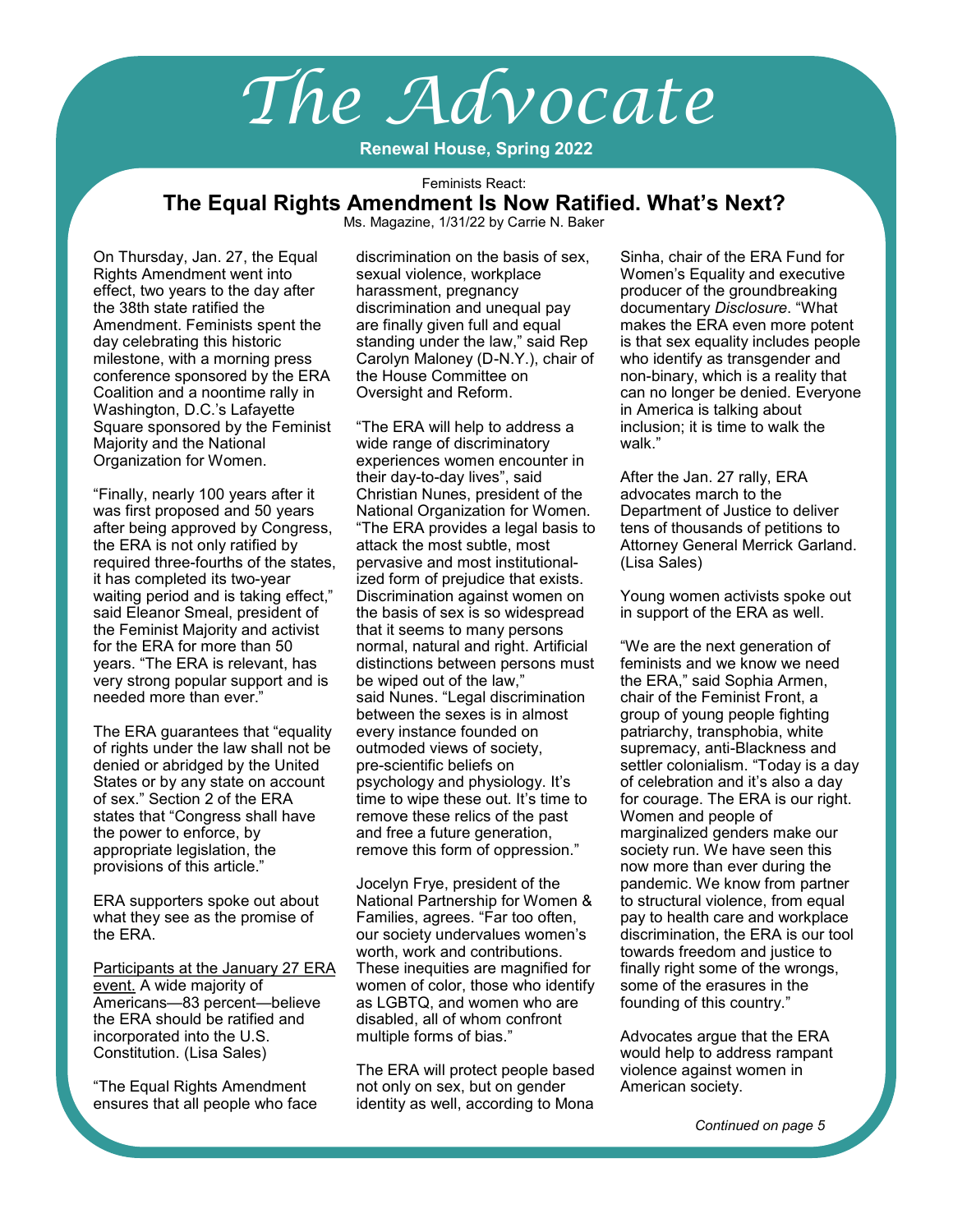## Page 2 SAAM

### April is Sexual Assault Awareness Month

Now more than ever, screens and technology connect us with romantic partners, friends and family, co-workers, and strangers alike. For too long, harassment, cyberbullying, sexual abuse, and exploitation have come to be expected as typical and unavoidable behaviors online.

Last year, the national Sexual Assault Awareness Month (SAAM) campaign uplifted the message that "We Can Build Safe Online Spaces," calling on

#### Denim Day 2022 is April 27th!

For the past 23 years, Peace Over Violence has run an inspiring and powerful opportunity to practice solidarity and support survivors by renewing our commitment to exposing harmful behaviors and attitudes surrounding sexual violence.

Denim Day is a campaign on a Wednesday in April in honor of Sexual Assault Awareness Month.

The campaign began after a

Supporting — #HappyPeriod North Country

#HappyPeriod works to spread awareness on menstrual health, eliminate the stigma surrounding menstruation, and provide people with period options that are good for their wallet, their body, and the planet. We believe that to manage menstruation, education and access to safe products are essential.

#HappyPeriod is a social movement of friends providing menstrual hygiene kits. There are currently thousands of chapters all across the United States and

audiences to practice digital consent, intervene when we see harmful content and behaviors, and promote online communities that value safety and respect. This April, the SAAM 2022 campaign continues to build on this vision with a call to action: "Building Safe Online Spaces Together."

We know that we *can build* and *are building* online communities centered on respect, inclusion, and safety — where harassment, assault, and abuse are taken

ruling by the Italian Supreme Court where a rape conviction was overturned because the justices felt that since the victim was wearing tight jeans she must have helped the person who raped her remove her jeans, thereby implying consent. The following day, the women in the Italian Parliament came to work wearing jeans in solidarity with the victim.

Peace Over Violence developed the Denim Day campaign in response to this case and the activism surrounding it. Since then, seriously. Not only do we believe that together we can build a safer online world, but we also believe that these values, skills, and actions will create communities that thrive online and offline.

Together we can make a difference to build inclusive, safe, and respectful online spaces. We invite you to join us this April in making respect the norm everywhere, taking action to promote the safety of others, and showing survivors they are believed and supported.

what started as a local campaign to bring awareness to victim blaming and destructive myths that surround sexual violence has grown into a movement.

As the longest running sexual violence prevention and education campaign in history, Denim Day asks community members, elected officials, businesses and students to make a social statement through fashion by wearing jeans on this day as a visible means of protest against the misconceptions that surround sexual violence.

in countries all over the world. The local chapter, #happyperiod North Country serving Jefferson, Lewis and St. Lawrence Counties, was founded by three #happyperiod ambassadors after they became aware of events being held by the Syracuse chapter.

What they do:

Collect pads, tampons, liners, cleaning wipes, cleansing wash, menstrual cups.

Assemble kits containing enough product to last 1 period cycle, packed in a gallon Ziploc bag.

Distribute kits to food pantries, schools, and centers; anywhere they can be given to those in need.

There are various ways you can help #HapppyPeriod North Country!

Email:

happyperiodnorthcountry@gmail.com to find out how you can help!

#### It's ok to talk about periods.

You know that, right?!

Our Annual Dinner will be held on October 12th, Celebrating 40 Years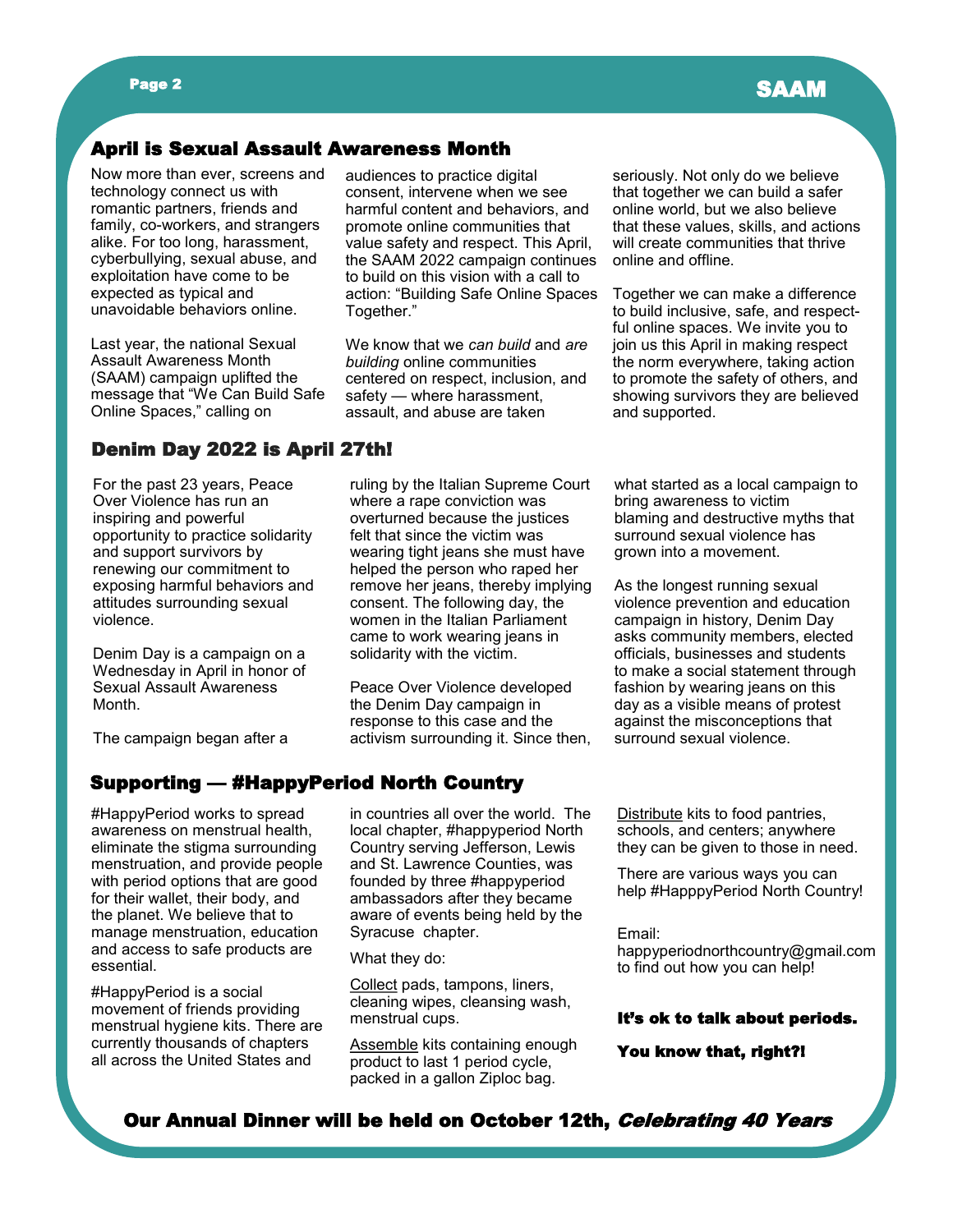## Community Support

#### Donor Appreciation Report Thank you for your support!

Ackermann, Norbert and Joanne Advanced Business Systems American Legion Post #79 Ames, Kristen and Ryan AMVETS Post #4 AMVETS Post #282 Aspinwall, Susan B.P.O. Elks Potsdam #2074 Baldino, Deborah Baltus, Ruth Barret Paving Materials, Women's Initiative Network Barstow Motors, Inc. Bellor, Susan and Kenneth Besaw, Kurt Blewett, Susan and Robert Boyden, Sylvia and John Brown Living Trust Buckley, Patricia Button, Stephen Cameron, Joanne and Robert Carvel, Mary and Charles Casserly, John Coakley, Mary Coakley, Carol Cobb, Tedra Coleman, Cynthia and Mark Couglar, Kathy and Gary County Seat Realty Crary, Catherine and Robert Crowe, Kathleen and Michael Crowell, Robin Crowley, Margaret Dailey, Lucia Dalton, Catherine Day, R.W. and M.S. Degroat, Judith Dept. of NY VFW Aux to Post 1231 Derouchie, Daniel Dowman, Roberta and Robert Fay, Mary and Martin First United Methodist Church, Gouverneur Frysinger, Char Furgal, Patricia and Michael Gagnon, Patricia and Patrick Garcia-Martin, Sharmela Gardam, Claire and Brian Garno, Douglas Gauthier, Jacqueline and Edward Gilbert, Stephanie Giordano, Teri and Charles Glover, Patricia Grace United Methodist Church

Green Funeral Home Inc. Greene, Ann Griffin, Linda Hill, Lori and Kenneth Hill, Teresa House, Sharon and Charles Hunt, Katlyn Huto, Jessica Jacques, Paula and Phillip James, Margery Jenne, Tina Jenne & Carr Insurance Agency, Inc. Jones, Nancy and Dennis Jones, Judith and Lawrence Jones, Glenda and David Joyce, Terri and Michael Kahn, Sharon Kendrew Grange No. 891 King, Barbara Knights of Columbus Council 1141 Krenceski, Mary Kreuzer, Ruth and Jerry Kuenzler, Julie and Brent Larson, Matilda Law, Susan Lawrence, Kathleen and Thomas Lee Living Trust Leonard, Darlene Locke, Catherine and Michael Louisville Community Church Lowell, Mark Lynch, Darlene Maine, Sandy and Louis Martin, Shirley Mattice, Linda McGrath, Patricia McLaughlin, Ann Merkley, Rene Mittelstaedt, Paul Moore, Rebecca and Keith Mulkin, Kate and Al Nezezon, Jessica Nicandri, Lois and Eugene Norman, Ann North Country Insurance Professionals North Country Savings Bank Northern Credit Union, Massena NYS DOCCS, Gouverneur Oakley, Sarah and Michael O'Brien, Jill and Sean Ogdensburg Zonta Club Opdyke, Carol and Tim Phalon, Theresa and Timothy Phillips-Leblanc, Shelley

Pierce Family Pinkerton, Jane and John Pinto, Mucenski, Hooper & Vanhouse Planty, Amy Pletcher, Galen Poole, Janice and Evan Proulx, Linda and Thomas Ragan, Avis Richards, Jerome Riverview Correctional Facility Riverview Correctional Facility- 104 OT Riverview Correctional Facility– 126 OT Robinson, Beverly Rosales, Jon Sarmiento, Oscar Schrader, Greta Seacomm Federal Credit Union Secours, Norma Seymour, Michael Sharfstein, Cindy and Jerry SLC Conflict Defender's Office Smith, Marina St. Germain, Deborah St. Lawrence Addiction Treatment Center St. Lawrence Federal Credit Union Strait, Margaret and Russell Summer, Valerie The ARC of Jefferson- St. Lawrence The Joyful Givers Theodore, Abbe and James Thomas, Misty Thomas, Angie Tomalty, Sandra Towne, Shirley Trevizan, Liliana United Methodist Women, **Heuvelton** VFW Ladies Auxiliary, Canton Watson, Brian Weitzmann, Margaret Wells, Patricia Whalen, Michele White, Carolyn White, Sharon Wight, Thadine and Gary Winged Camel Metalworks Wyckoff, Kathy and Peter Ye Olde Liquors, LLC Young, Suella and Thomas

Renewal House recognizes the businesses, organizations, and community members who generously support the adults and children who seek services at Renewal House by donating money, items, or time. The names listed on this report are from donations received since our last newsletter.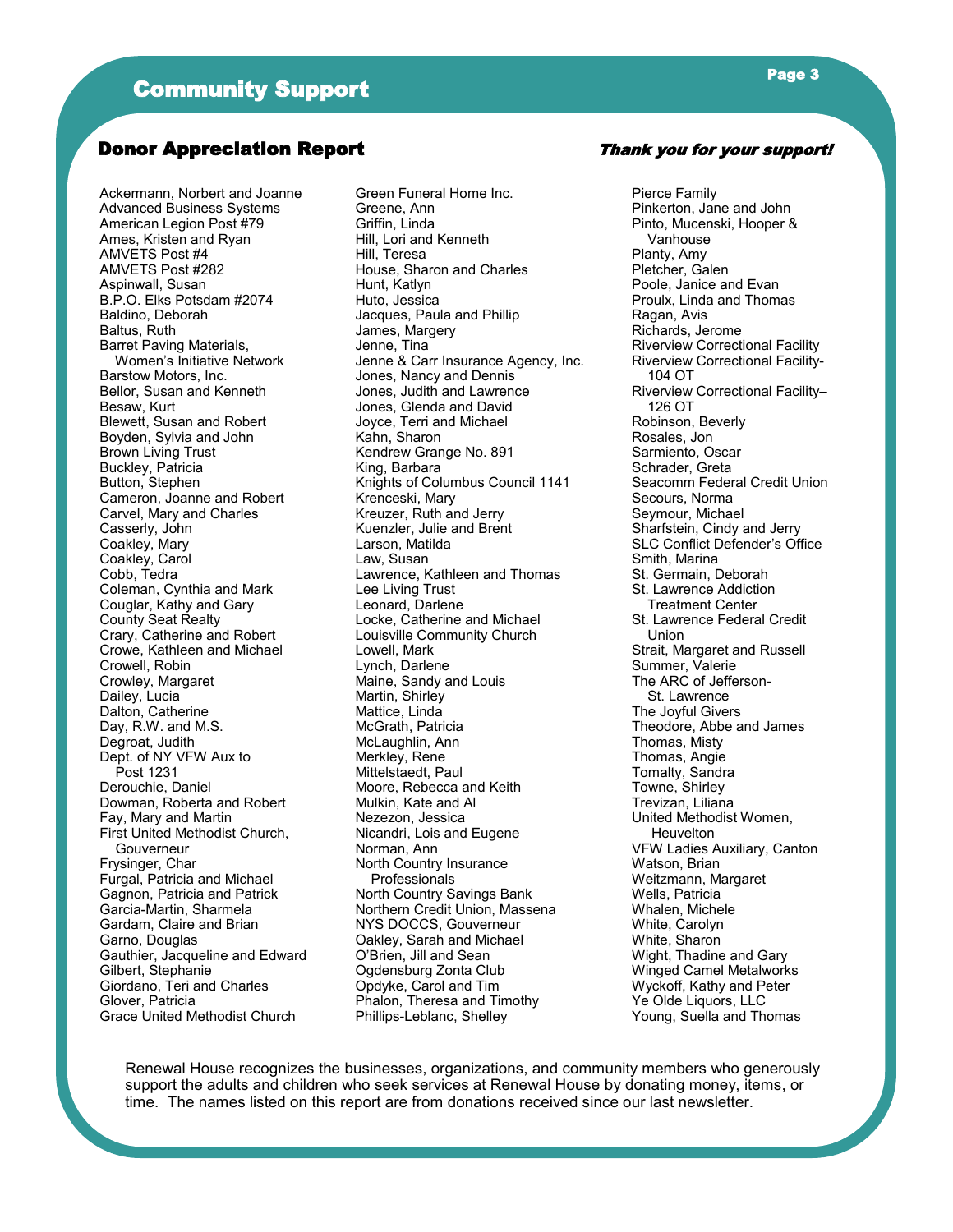#### Page 4

#### Services Offered at Renewal House

**Renewal House** provides a variety of services for victims of domestic violence and sexual assault in St. Lawrence County. All services are free and confidential. Services include:

**24–hour Crisis Hotline**: Staff and volunteers are available 24 hours a day by calling **315**-**379-9845**.

Regular office hours are 8 am — 4 pm, Monday through Friday. If it is not an emergency and you would like **to leave a message, call 315**-**379-9878**. We will get back to you as soon as possible.

**Individual Counseling/Emotional** 

**Support**: Short-term individual counseling in a non-judgmental atmosphere that acknowledges a person's ability and right to make choices. Help is available to consider options and plan for safety. Home visits are provided if needed.

**Support Group**: A facilitated self-help group for victims and survivors of domestic violence providing mutual support and understanding from others who have been abused and who share something in common. It has helped many victims feel less isolated, get useful information, and develop a safety plan. Transportation is provided if needed.

**Economic Empowerment Program:** Staff facilitate *Moving Ahead Through Financial Management*, a 5-module economic empowerment curriculum designed to identify and address financial abuse, develop budgeting strategies, and encourage financial security and independence.

#### **Children's Program**:

Recreational/Support Group to help children understand what abuse is and to give them a safe space to talk about their feelings. Children are reassured that the abuse is not their fault. Individual counseling is also provided.

**Safe Housing**: 24–hour intake for emergency, temporary shelter for domestic violence victims.

**Advocacy**: Assistance in obtaining orders of protection, pressing criminal charges, and working with law enforcement. We also help in obtaining emergency assistance from Department of Social Services, Office of Victim Services and other community programs.

**Sexual Assault Nurse Examiners:** Specially trained medical professionals providing compassionate, knowledgeable assistance to a victim of sexual assault.

#### **Community Education and**

**Outreach**: Presentations are available for any public or private group, school, business, or agency.

#### **Campus Advocacy**

Our Campus Advocate provides direct service, trainings, and presentations for all colleges in St. Lawrence County. We are currently at four colleges that are generously sharing their space with us:

Clarkson University, Tuesdays, Student Center, Room 044

SUNY Potsdam, Wednesdays, Sisson Hall, Room 217

**SUNY Canton, Thursdays,** Payson Hall, Room 207

St. Lawrence University, Fridays, Bewkes Science Hall, Room 323

SUNY College of Environmental Science and Forestry. Although we do not have a dedicated space, we are currently providing training to all students, staff and faculty. All services are available upon request.

*Renewal House prohibits the discrimination or harassment of any person based on race, sexual orientation, gender, gender identity or expression, religion and national origin.*

#### **Board of Directors**

Alan Mulkin, *President* Lee Scaggs, *Vice-President* Natasha Hill, *Secretary* Stephanie Gilbert, *Treasurer* Marnie Salisbury-Becht Kimberley Trombley Ann Petroccione JoAnn Rogers Marina Smith

#### **Executive Director**

Ilene Burke **Program Director**  Shari Fawcett **STAFF** Valarie Viviana

Shiela Jackie

Elizabeth Jordan Erica Olivia Airiana Patricia Taylor **Volunteers and**

**Interns**

#### **Sexual Assault Nurse Examiners (SANE)**

Darlene Lynch Emmy Stevenson Kelly LeCuyer-Sawyer Michelle Chartier Mackenzie Palmer Katie Terwilliger Stefany Carville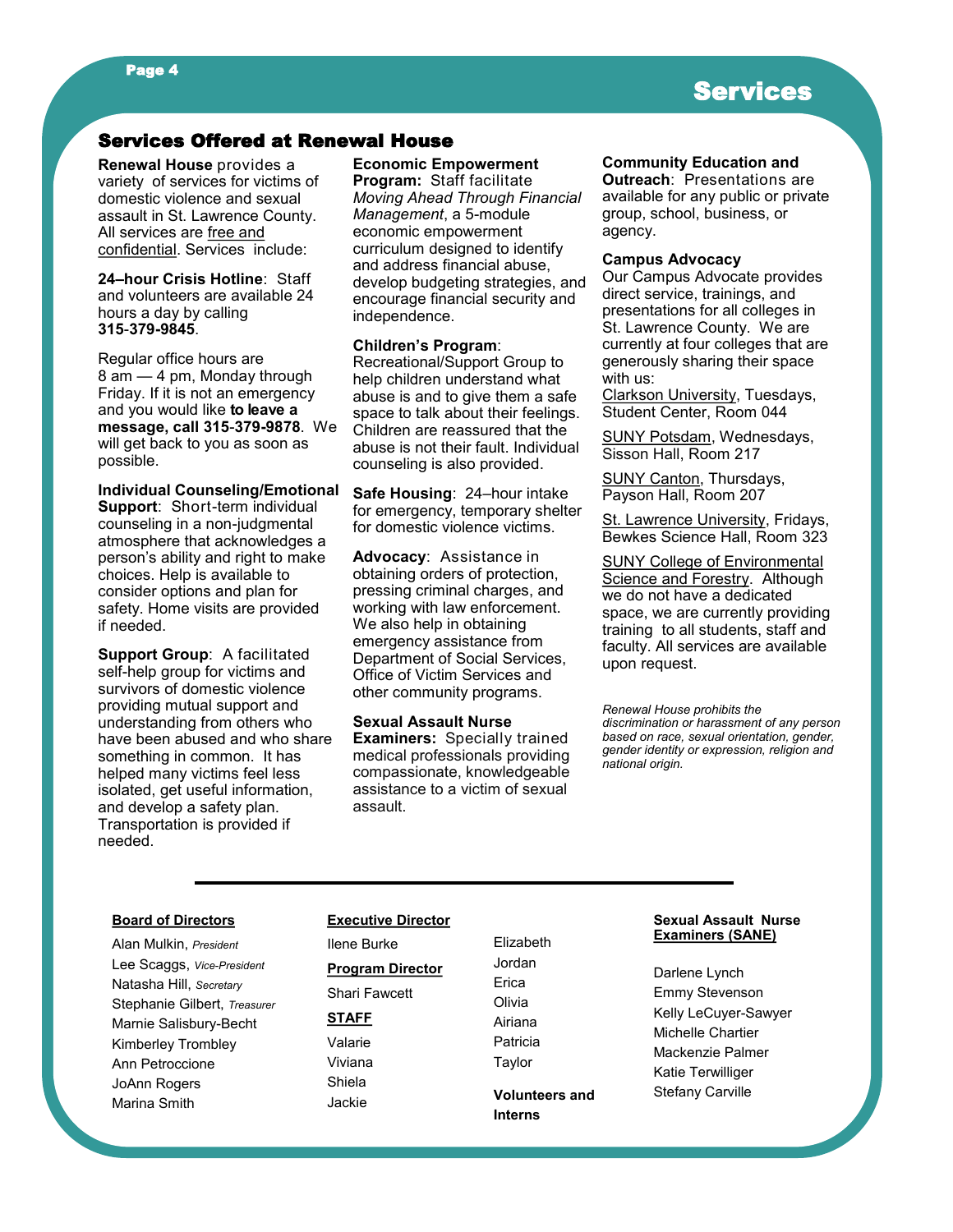## Violence Against Women Act

"Domestic violence is an intentional pattern of behavior to maintain power and control over an intimate partner. Survivors will be better able to secure justice when all partners in a relationship are considered equal in our foundational documents and in the eyes of the law," [said](https://oversight.house.gov/news/press-releases/maloney-and-speier-unveil-resolution-recognizing-the-equal-rights-amendment-as#:~:text=On%20January%2027%2C%202020%2C%20the,effect%20two%20years%20after%20ratification.) Deborah J. Vagins, president and CEO of the National Network to End Domestic Violence.

The ERA would give lawmakers the power to pass stronger laws to address sex discrimination and violence against women, say advocates. In 2000, the Supreme Court invalidated an important provision of the Violence Against Women Act that allowed survivors of gendered violence to sue their attackers for damages because it ruled that Congress had no constitutional authority to enact the provision. The second section of the ERA specifically grants Congress "the power to enforce, by appropriate legislation, the provisions of this article."

"The research is clear: Our efforts to end sexual violence are inextricably linked to women's equality. The Equal Rights Amendment is imperative and long overdue," [said](https://oversight.house.gov/news/press-releases/maloney-and-speier-unveil-resolution-recognizing-the-equal-rights-amendment-as#:~:text=On%20January%2027%2C%202020%2C%20the,effect%20two%20years%20after%20ratification.) Terri Poore, policy director of the National Alliance to End Sexual Violence.

Outside the Department of Justice on Jan. 27, 2022. (Lisa Sales) The ERA Coalition, comprised of over 200 national and local organizations, is leading an ERA implementation effort.

"We are now ready to go with plans in place to help all 50 states review their statutes to remove those in conflict with the ERA. There can be no discrimination based on sex in the United States," [said](https://www.youtube.com/watch?v=sOlNl59QjNI) Carol Jenkins, president and CEO of the ERA Coalition/Fund for Women's Equality.

After the Lafayette Square rally, ERA supporters marched to the Department of Justice to deliver a petition with over 70,000 signatures from around the country urging the U.S. archivist David S. Ferriero to certify and publish the amendment. Under armed guard, a Justice Department official accepts delivery of over 70,000 petitions. (Lisa Sales)

"We've ratified the ERA; now it's time to enshrine it in our Constitution," [said](https://oversight.house.gov/news/press-releases/maloney-and-speier-unveil-resolution-recognizing-the-equal-rights-amendment-as#:~:text=On%20January%2027%2C%202020%2C%20the,effect%20two%20years%20after%20ratification.) Rep. Jackie Speier, who along with Chairwoman Maloney [introduced a](https://msmagazine.com/2022/01/27/equal-rights-amendment-resolution-us-house-28th-amendment-constitution/)  [resolution t](https://msmagazine.com/2022/01/27/equal-rights-amendment-resolution-us-house-28th-amendment-constitution/)o the U.S. House on Jan. 28 affirming that the Equal Rights Amendment has met all legal requirements to be fully ratified and is now in effect.

"With this resolution, the House of Representatives reaffirms what we already know to be true: The Equal Rights Amendment is the 28th amendment to the U.S. Constitution," [said](https://oversight.house.gov/news/press-releases/maloney-and-speier-unveil-resolution-recognizing-the-equal-rights-amendment-as#:~:text=On%20January%2027%2C%202020%2C%20the,effect%20two%20years%20after%20ratification.) Maloney.

#### **Congress Votes to Renew Landmark Domestic Violence Law**

By FARNOUSH AMIRI, Associated Press, March 12, 2022

Congress has renewed a 1990sera law that extends protections to victims of domestic and sexual violence, updating the landmark Violence Against Women Act nearly three years after partisan disagreements caused it to lapse.

It passed this week as part of a \$1.5 trillion government funding package and capped years of work by members of the House and Senate. It is certain to win the signature of President Joe Biden, who worked on the law during his days in the Senate.

Passage of the legislation brought a rare moment of bipartisan agreement in Congress, achieved partly on the strength of the

personal connections that lawmakers have to domestic violence and its devastating effects.

For North Dakota Sen. Kevin Cramer, the connection is his adopted son whose biological mother was murdered by her husband. For Sen. Lisa Murkowski, it's the need to expand the tribal jurisdiction over non-Indian offenders in her home state of Alaska. For Rep. Sheila Jackson Lee, it comes back to the frantic phone calls she received at the Houston Women's Center in the 1990s. And for Sen. Joni Ernst of Iowa, the drive to reauthorize the law is partly rooted in her own experience as a survivor of sexual assault.

"I know firsthand the horrific experience too many women face at the hands of a perpetrator," Ernst said in a statement. "That's why for three years I've worked diligently and across the aisle to craft a bill that will modernize this important law to ensure my fellow survivors are supported and empowered." Senate Majority Leader Chuck Schumer, D-N.Y., who first helped write and pass the original bill as a House member in 1994, called it "one of the most important laws passed by Congress in the last 30 years."

Yet the reauthorization of the law, which aims to reduce domestic and sexual violence and improve the response to it through a variety of grant programs, almost didn't happen. The sticking point was a provision in the last proposal, passed by the House in April 2019, that would have prohibited persons previously convicted of misdemeanor stalking from possessing firearms.

Under current federal law, those convicted of domestic abuse can lose their guns if they are currently or formerly married to their victim, live with the victim, have a child together or are a victim's parent or guardian. But the law doesn't apply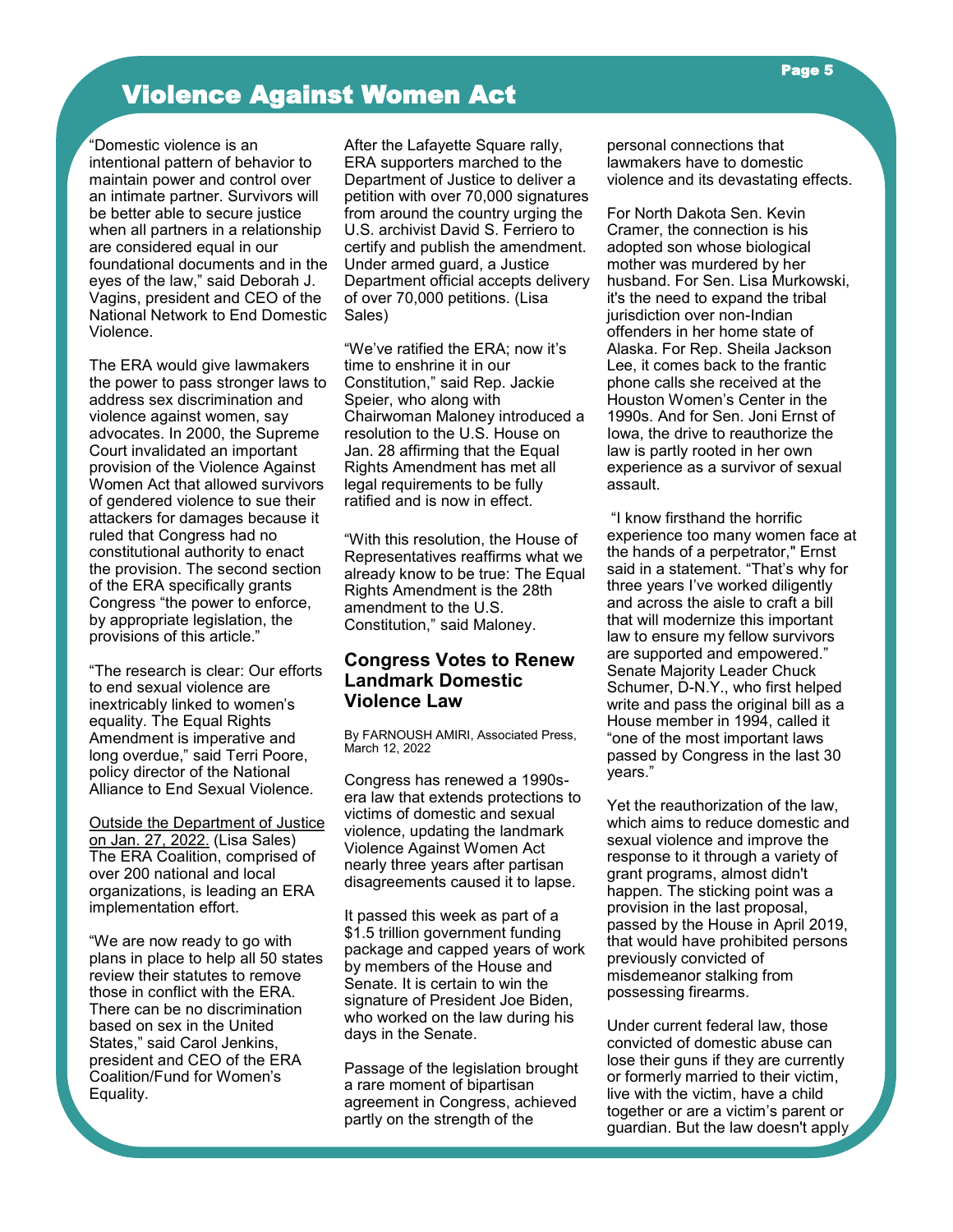#### Page 6

## Supreme Court Judge

to stalkers and current or former dating partners. Advocates have long referred to it as the "boyfriend loophole."

But expanding the restrictions drew fierce opposition from the National Rifle Association and Republicans in Congress, creating an impasse.

This time, Democrats backed down and did not include the provision. But lawmakers like Jackson Lee say they aren't giving up.

"One of the ways to help women is to get the gun out of the hands of the abuser," the Houston Democrat said. "And this is not an NRA question. This is a human question. This is saving women and children. This is stepping into their shoes."

In the three years since the Violence Against Women Act was last authorized, members of Congress, advocates and even Angelina Jolie worked to not only reauthorize the law but to modernize and update it. The new version includes protections for Native American, transgender and immigrant women that had been lacking.

"The reason that many people struggle to leave abusive situations is that they've been made to feel worthless," Jolie said a press conference with senators last month. "When there is silence from a Congress too busy to renew the Violence Against Women Act for a decade, it reinforces that sense of worthlessness."

The new version of the law will strengthen rape prevention and education efforts as well as training for those in law enforcement and the judicial system.

Biden introduced the original Violence Against Women Act in

June 1990 when serving as chairman of the Senate Judiciary Committee. A subsequent version was eventually included in a sweeping crime bill that then-President Bill Clinton would sign into law four years later. Congress has reauthorized the Violence Against Women Act three times since.

The original bill created the Office on Violence Against Women within the Justice Department, which has awarded more than \$9 billion in grants to state and local governments, nonprofits and universities over the years. The grants fund crisis intervention programs, transitional housing and legal assistance to victims, among other programs. Supporters said the reauthorization would also boost spending for training law enforcement and the courts.

#### **Supreme Court Highlights: Senate Confirms Ketanji Brown Jackson**

nytimes.com, April 7, 2022, by [Carl](https://www.nytimes.com/by/carl-hulse)  [Hulse](https://www.nytimes.com/by/carl-hulse) and [Annie Karni](https://www.nytimes.com/by/annie-karni)

The Senate on Thursday confirmed Judge Ketanji Brown Jackson to the Supreme Court, making her the first Black woman to be elevated to the pinnacle of the judicial branch in what her supporters hailed as a needed step toward bringing new diversity and life experience to the court.

Overcoming a concerted effort by conservative Republicans to derail her nomination, Judge Jackson was confirmed on a 53-to-47 vote, with three Republicans joining all 50 members of the Democratic caucus in backing her. The vote was a rejection of Republican attempts to paint her as a liberal extremist who has coddled criminals. Dismissing those portrayals as distorted and offensive, Judge Jackson's backers saw the confirmation as an uplifting occasion, one where a representative of a group often pushed into the background instead moved to the forefront.

The vote put her in line to replace Justice Stephen G. Breyer when he retires at the end of the court's session this summer.

"Even in the darkest times, there are bright lights," Senator Chuck Schumer of New York, the majority leader, said on the Senate floor. "Today is one of the brightest lights. Let us hope it's a metaphor, an indication of many bright lights to come."

He added, "How many millions of kids in generations past could have benefited from such a role model?" At the Capitol, the galleries to witness the historic vote, closed for much of the pandemic, were full of supporters. The chamber erupted in cheers, with senators, staff and visitors all jumping up for a lengthy standing ovation, after the vote was announced.

Not everyone shared in the joy of the day. As applause echoed from the marbled walls, Senator Mitch McConnell, Republican of Kentucky and the minority leader, turned his back and slowly walked out, as did most of the few Republicans remaining on the floor, leaving half of the chamber empty as the other half celebrated in a stark reflection of the partisan divide.

"When it came to one of the most consequential decisions a president can make, a lifetime appointment to our highest court, the Biden administration let the radicals run the show," Mr. McConnell had said earlier, making one last argument against the judge, whose nomination he framed as an example of extremists taking control of the Democratic Party. "The far left got the reckless inflationary spending they wanted. The far left has gotten the insecure border they wanted. And today, the far left will get the Supreme Court justice they wanted."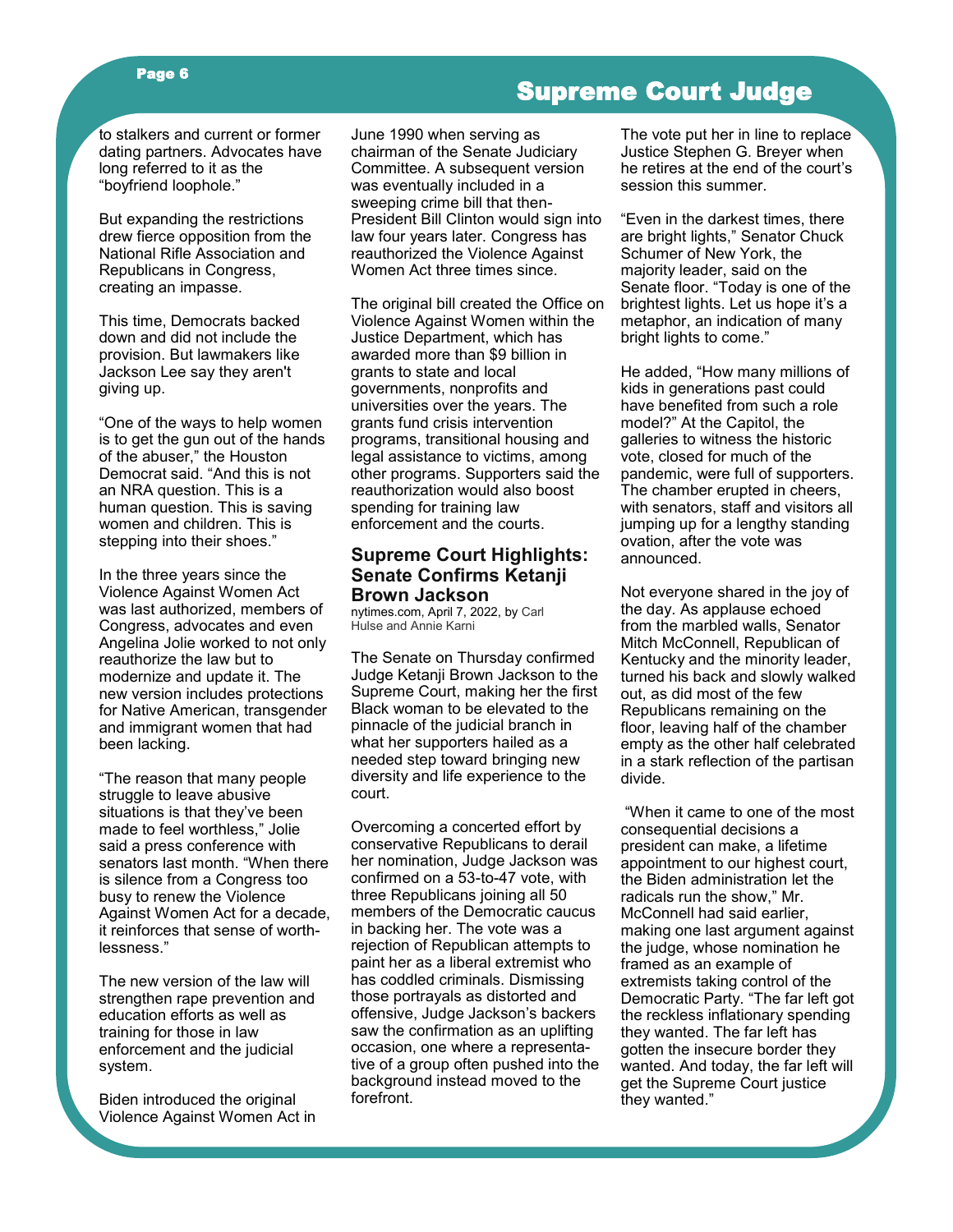## Crime Victims' Rights Week

Three Republicans — Senators Susan Collins of Maine, Lisa Murkowski of Alaska and Mitt Romney of Utah — crossed party lines to support Judge Jackson, lending a modicum of bipartisanship to an otherwise bitterly polarized process.

Vice President Kamala Harris, the first Black woman to hold the position and [one of just 11 Black](https://www.senate.gov/pagelayout/history/h_multi_sections_and_teasers/Photo_Exhibit_African_American_Senators.html)  [senators in American history,](https://www.senate.gov/pagelayout/history/h_multi_sections_and_teasers/Photo_Exhibit_African_American_Senators.html) presided over the vote — one historic figure presiding over the elevation of another — as senators stated their positions from their desks in a reflection of the magnitude of the moment. More than a dozen members of the Congressional Black Caucus, including Representatives Hakeem Jeffries of New York and Joyce Beatty of Ohio, clustered on the Senate floor to mark the occasion.

At the White House, Mr. Biden and Judge Jackson watched the vote together from the Roosevelt Room. Officials said the two would appear at an event on Friday to mark Judge Jackson's confirmation, though she will not be sworn in for months.

"I'm overjoyed, deeply moved," Ms. Harris told reporters after the vote. "There's so much about what's happening in the world now that is presenting some of the worst of this moment and human behaviors. And then we have a moment like this."

#### **National Crime Victims' Rights Week, April 24–30, 2022**

Since 1981, National Crime Victims' Rights Week (NCVRW) has challenged the Nation to confront and remove barriers to achieving justice for all victims of crime. During NCVRW, we celebrate the accomplishments of the victims' rights movement and reflect on how far we have come.

This year NCVRW will be observed April 24–30. The 2022 NCVRW theme is *Rights, access, equity, for all victims.* The theme underscores the importance of helping crime survivors find their justice byenforcing victims' rights, expanding access to services, and ensuring equity and inclusion for all.

#### **Crime Victims' Rights in America: A Historical Overview**

Key Federal Victims' Rights **Legislation** 

1974: Child Abuse Prevention and Treatment Act

1980: Parental Kidnapping Prevention Act

1982: Victim and Witness Protection Act

1982: Missing Children's Act

1984: Victims of Crime Act

1984: Justice Assistance Act

1984: Missing Children's Assistance Act

1984: Family Violence Prevention and Services Act

1985: Children's Justice Act

1988: Drunk Driving Prevention Act

1990: Hate Crime Statistics Act

1990: Victims of Child Abuse Act

1990: Victims' Rights and Restitution Act

1990: National Child Search Assistance Act

1992: Battered Women's Testimony Act

1993: Child Sexual Abuse Registry Act

1994: Violent Crime Control and Law Enforcement Act

1994: Violence Against Women Act

1996: Community Notification Act (Megan's Law)

1996: Antiterrorism and Effective Death Penalty Act

1996: Mandatory Victims' Restitution Act

1997: Victims' Rights Clarification Act

1998: Identity Theft and Deterrence Act

2000: Trafficking Victims Protection Act

2001: Air Transportation Safety and System Stabilization Act (established the September 11 Victim Compensation Fund)

2003: PROTECT Act (Amber Alert Law)

2003: Prison Rape Elimination Act

2003: Fair and Accurate Credit Transactions Act

2004: Justice For All Act (including Title I: The Scott Campbell, Stephanie Roper, Wendy Preston, Louarna Gillis, and Nila Lynn Crime Victims' Rights Act)

2006: Adam Walsh Child Protection and Safety Act

2010: Tribal Law and Order Act

2015: Justice for Victims of Trafficking Act

2016: Native American Children's Safety Act

#### Page 7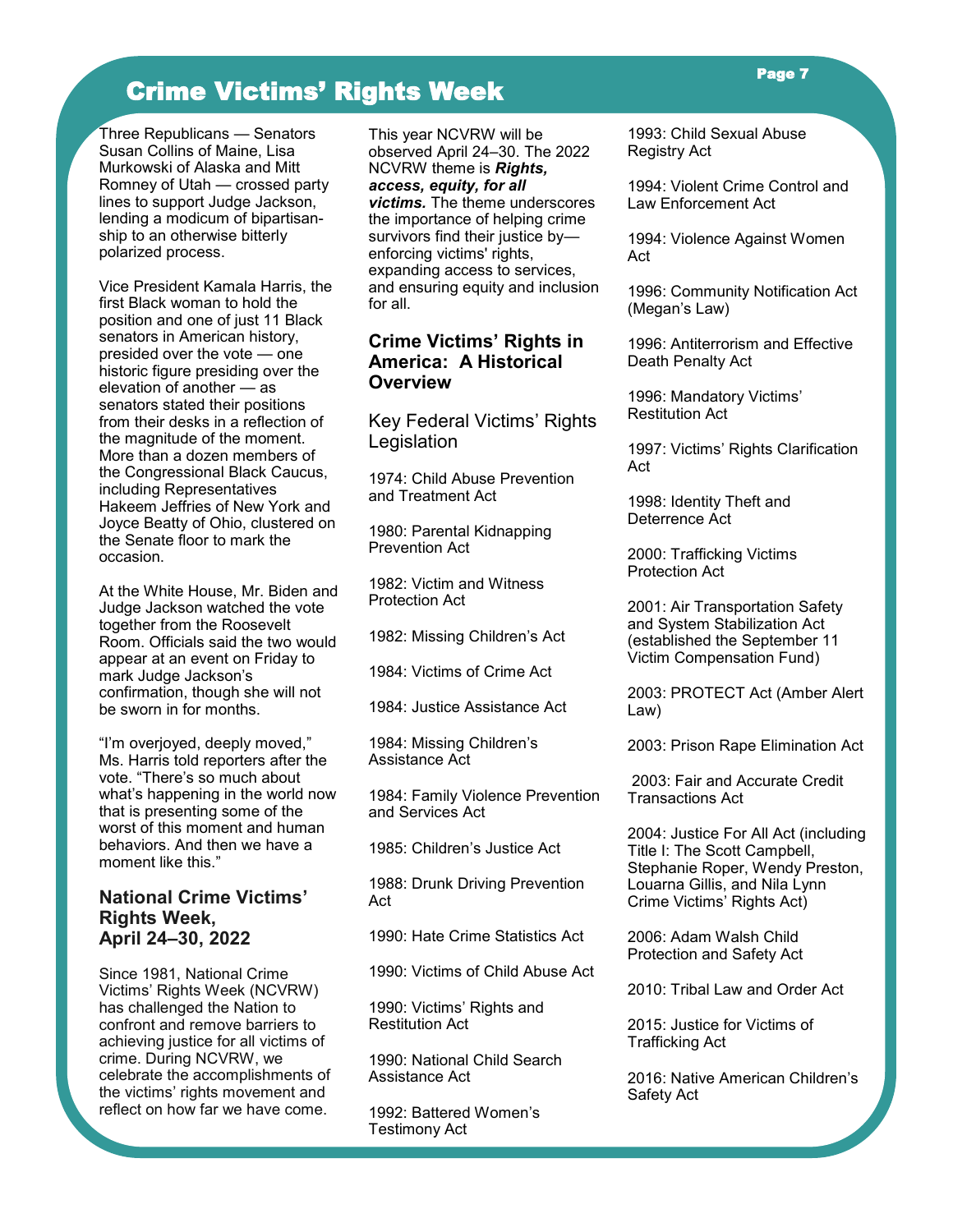#### Page 8

#### 2021: VOCA Fix to Sustain the Crime Victims Fund Act of 2021

#### **Some events that have Shaped Sexual Violence Prevention in the last 20 years**

This list can help us recognize the ways in which incremental change builds while also reminding us of the work that still needs to be done, particularly in supporting communities and [groups who are](https://www.nsvrc.org/blogs/seeing-whole-survivor-why-its-necessary-talk-about-identity-survivors-individuals-and-groups)  [disproportionately impacted by](https://www.nsvrc.org/blogs/seeing-whole-survivor-why-its-necessary-talk-about-identity-survivors-individuals-and-groups)  [sexual violence.](https://www.nsvrc.org/blogs/seeing-whole-survivor-why-its-necessary-talk-about-identity-survivors-individuals-and-groups)

#### First National Sexual Assault Awareness Month Campaign (2001)

In 2001, National Sexual Violence Resource Center (NSVRC) coordinated the first national [Sexual Assault](https://www.nsvrc.org/saam/history)  [Awareness Month](https://www.nsvrc.org/saam/history) (SAAM), building on the years of advocacy and awareness-building that had come before. Through this campaign, teal was solidified as the color associated with sexual assault awareness, and teal ribbons became the symbol of sexual assault awareness and prevention. SAAM events continue to support survivors and shine a light on sexual violence prevention in communities and on college campuses across the U.S. — with the first-[ever completely](https://medium.com/@NSVRC/five-takeaways-from-the-first-ever-completely-virtual-sexual-assault-awareness-month-22dad6eb217)  [virtual campaign taking place in](https://medium.com/@NSVRC/five-takeaways-from-the-first-ever-completely-virtual-sexual-assault-awareness-month-22dad6eb217)  [April 2020.](https://medium.com/@NSVRC/five-takeaways-from-the-first-ever-completely-virtual-sexual-assault-awareness-month-22dad6eb217) NSVRC continues to coordinate resources, graphics, and online organizing tools for SAAM events nationally.

#### First Presidential Proclamation to Declare April is Sexual Assault Awareness Month (SAAM) (2009)

For the first time ever, in 2009, the President of the United States [officially declared April](https://obamawhitehouse.archives.gov/the-press-office/presidential-proclamation-marking-national-sexual-assault-awarness-month-2009) to be Sexual Assault Awareness Month. Through the proclamation, President Barack Obama encouraged citizens to develop policies at their workplaces and schools, have conversations

about sexual assault with friends and family, and prioritize preventing sexual assault in their communities. Since 2009, SAAM has continued to be recognized with a presidential proclamation every April.

#### Me Too Movement Founded by Tarana Burke (2006)

Activist, community organizer, and advocate Tarana Burke began using the phrase ["Me Too"](https://justbeinc.wixsite.com/justbeinc/the-me-too-movement-cmml)  [in 2006](https://justbeinc.wixsite.com/justbeinc/the-me-too-movement-cmml) to raise awareness about the prevalence of sexual abuse and assault, particularly for Black women and girls while working at a nonprofit she founded focused on the well-being of young women of color. She coined the phrase, "me too" after [a young girl](https://www.biography.com/activist/tarana-burke)  [disclosed](https://www.biography.com/activist/tarana-burke) that she was experiencing sexual abuse and Burke was left searching for the right words to let her know she wasn't alone. A decade later, the phrase would go viral as #MeToo and develop into an international social movement against sexual violence. Following the prominence of #MeToo and the impact it had, Burke would be featured among other activists called the ["Silence Breakers" as](https://time.com/time-person-of-the-year-2017-silence-breakers/)  [the TIME Person of the Year for](https://time.com/time-person-of-the-year-2017-silence-breakers/)  [2017.](https://time.com/time-person-of-the-year-2017-silence-breakers/)

#### Report on Sexual Assault in the Military Released (2009)

The *[Final Report of the Defense](http://www.ncdsv.org/images/SAPR_DTFSAMS_Report_Dec_2009.pdf)  [Task Force on Sexual Assault in](http://www.ncdsv.org/images/SAPR_DTFSAMS_Report_Dec_2009.pdf)  [the Military Services](http://www.ncdsv.org/images/SAPR_DTFSAMS_Report_Dec_2009.pdf)* shared the progress the Department of Defense had made in responding to victims of sexual assault since the establishment of its [Sexual](https://www.sapr.mil/)  [Assault Prevention and Response](https://www.sapr.mil/)  [\(SAPR\) program](https://www.sapr.mil/) in 2005. The report also provided findings and recommendations to improve prevention, victim response, and accountability. Pennsylvania Coalition Against Rape (PCAR) / NSVRC's former Executive Director Delilah Rumburg [served as a](https://www.pennlive.com/midstate/2013/06/military_sexual_assaults_task.html)  [civilian member on the Task](https://www.pennlive.com/midstate/2013/06/military_sexual_assaults_task.html)  [Force](https://www.pennlive.com/midstate/2013/06/military_sexual_assaults_task.html) from 2005-2009, where she

## Sexual Violence

provided recommendations to military leaders around sexual violence prevention, education, and training which informed the final report. Thanks to the findings of this report, [sexual assault programs](https://www.nsvrc.org/blogs/military-sexual-trauma-resource-list)  [and resources](https://www.nsvrc.org/blogs/military-sexual-trauma-resource-list) have since been given a permanent place within the military organization and culture.

#### Formation of the White House Task Force to Protect Students From Sexual Assault (2014)

Under President Obama, the White House formed a [task force](https://obamawhitehouse.archives.gov/the-press-office/2014/01/22/memorandum-establishing-white-house-task-force-protect-students-sexual-a) to create trainings and share guidance around preventing sexual assault on college campuses. This national focus on campus sexual assault is reflected in a few other notable events during this time period, including the founding of the national organization [End Rape on Cam](https://endrapeoncampus.org/)[pus](https://endrapeoncampus.org/) in 2013 and the release of *[The](https://www.cnn.com/shows/the-hunting-ground)  [Hunting Ground](https://www.cnn.com/shows/the-hunting-ground)* in 2015, a documentary about the prevalence of campus sexual assault. The [national SAAM campaign](https://www.nsvrc.org/saam/2015) also reflected a focus on campus sexual assault during this time period.

#### #MeToo Goes Viral (2017)

On October 15, 2017, actress Alyssa Milano posted a tweet inviting survivors of sexual assault or harassment to reply with ["Me](https://twitter.com/alyssa_milano/status/919659438700670976?lang=en)  [too."](https://twitter.com/alyssa_milano/status/919659438700670976?lang=en) There was an overwhelming response — the hashtag was tweeted [almost a million times](https://www.cbsnews.com/news/metoo-more-than-12-million-facebook-posts-comments-reactions-24-hours/) in just 48 hours. This illustration of the prevalence of sexual assault wasn't just confined to Twitter. The hashtag became a catalyst for countless allegations of sexual assault and harassment by prominent figures in the entertainment industry. #MeToo continued to expand beyond just Hollywood. The energy surrounding the movement galvanized states to enact new laws, companies to examine and revamp their policies, and individuals to have hard conversations with friends and loved ones about what sexual assault and accountability look like.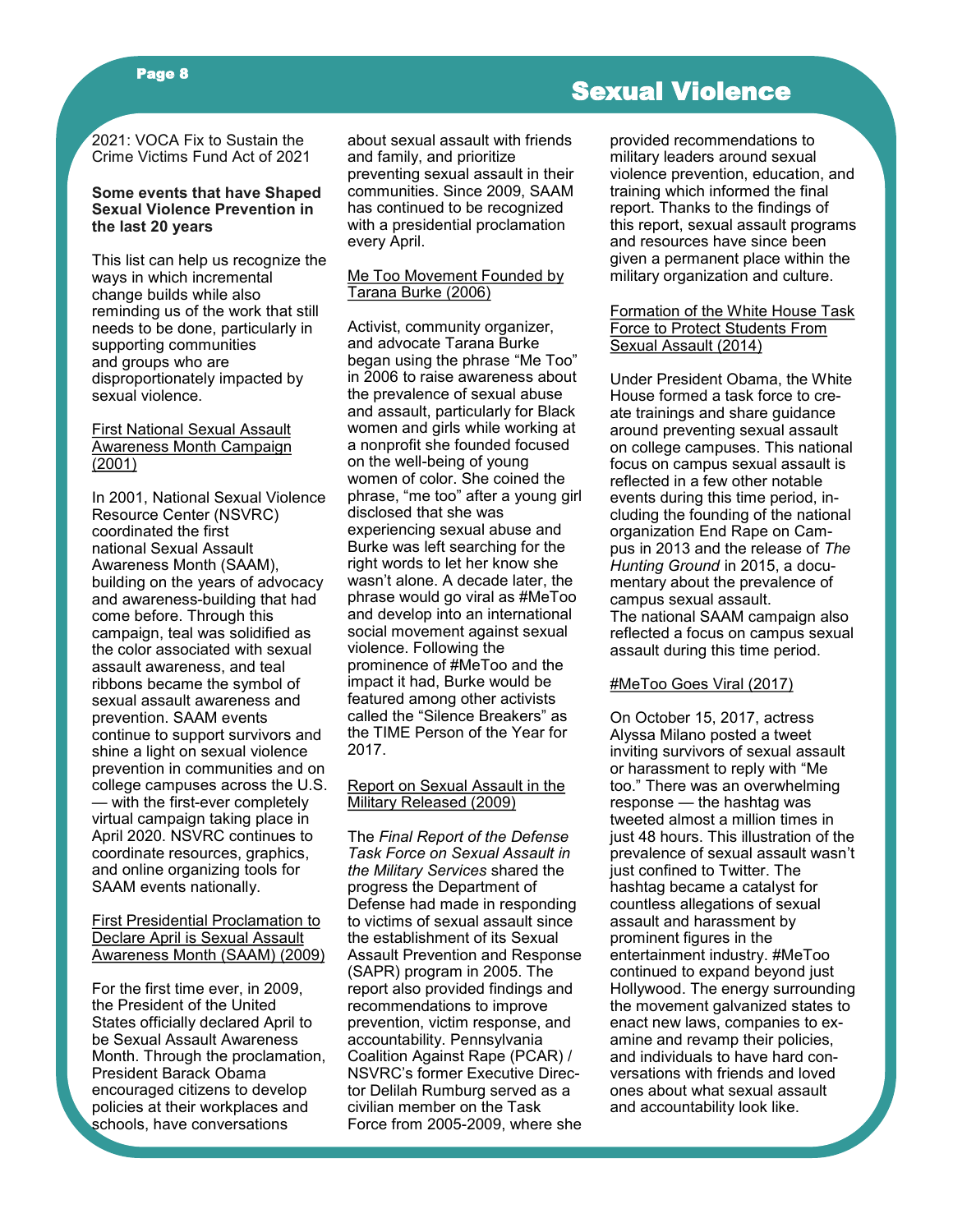## **Statistics**

| 2021 (includes responding during a pandemic)                                                                                                                                                                                                                            |                                                          |                                                                                                                                                                                                                  |                                                                 |  |
|-------------------------------------------------------------------------------------------------------------------------------------------------------------------------------------------------------------------------------------------------------------------------|----------------------------------------------------------|------------------------------------------------------------------------------------------------------------------------------------------------------------------------------------------------------------------|-----------------------------------------------------------------|--|
|                                                                                                                                                                                                                                                                         | <b>DV</b>                                                | <b>SA</b>                                                                                                                                                                                                        | <b>Total</b>                                                    |  |
| Total individuals served (unduplicated)                                                                                                                                                                                                                                 | 741                                                      | 153                                                                                                                                                                                                              | 894                                                             |  |
| <b>Adult Females</b>                                                                                                                                                                                                                                                    | 586                                                      | 96                                                                                                                                                                                                               | 682                                                             |  |
| <b>Adult Males</b>                                                                                                                                                                                                                                                      | 40                                                       | $12 \overline{ }$                                                                                                                                                                                                | 52                                                              |  |
| <b>Adult Gender Nonconforming</b>                                                                                                                                                                                                                                       | 4                                                        | $\mathbf{1}$                                                                                                                                                                                                     | 5                                                               |  |
| Children/Youth                                                                                                                                                                                                                                                          | 111                                                      | 44                                                                                                                                                                                                               | 155                                                             |  |
| Safe Housing (safe dwelling only)<br>Denial of Safe Housing                                                                                                                                                                                                             | 46<br>85                                                 | (individuals) Average length of stay was 19 days<br>Safe dwelling is full, family size too large for bed space<br>available, etc. Other placement options are offered as an<br>alternative to the safe dwelling. |                                                                 |  |
| <b>Hotline Calls</b>                                                                                                                                                                                                                                                    | 5,260                                                    | 4,591 during office hours, 669 after hours                                                                                                                                                                       |                                                                 |  |
| <b>Types of Service</b>                                                                                                                                                                                                                                                 | <b>Individuals</b><br><b>Served</b>                      |                                                                                                                                                                                                                  | <b>Number of times</b><br>service was provided                  |  |
| <b>Emotional Support/Counseling</b><br><b>Phone Counseling</b><br>Personal Advocacy<br><b>Criminal Justice Support</b><br>Transportation<br>Information<br>Referral<br><b>Child Care/Child Recreation</b><br><b>Forensic Sexual Assault Exams</b><br>Provided by a SANE | 359<br>771<br>565<br>297<br>71<br>512<br>322<br>32<br>49 |                                                                                                                                                                                                                  | 2,026<br>6,525<br>4,180<br>3,259<br>520<br>4,659<br>1,056<br>96 |  |
| Presentations (school-based & community)                                                                                                                                                                                                                                | 4,720                                                    |                                                                                                                                                                                                                  | 171                                                             |  |
|                                                                                                                                                                                                                                                                         | <b>Hours</b>                                             |                                                                                                                                                                                                                  | <b>Number of Volunteers</b>                                     |  |
| <b>Volunteers</b>                                                                                                                                                                                                                                                       | 1,264.75                                                 |                                                                                                                                                                                                                  | 5                                                               |  |

## **2021 NYS Domestic Violence Counts Report**

On September 9, 2021, **94 out of 102** (92%) identified domestic violence programs in New York State participated in a national count of domestic violence services conducted by the National Network to End Domestic Violence (NNEDV). The following figures represent the information shared by the participating programs about the services they provided during the 24-hour survey period.

**6,646** Victims served in one day. **4,178** adult and child victims of domestic violence found refuge in emergency shelters, transitional housing, hotels, motels, or other housing provided by local domestic violence programs. **2,468** non-residential adult and child victims received supportive services including counseling, legal advocacy, and support groups.

**1,584** Hotline Contacts Received. Domestic violence hotlines are lifelines for victims in danger, providing support, information, safety planning, and resources via phone, chat, text and email. Hotline staff received 1,584 contacts, averaging **66** contacts per hour.

**766** Unmet requests for services. Victims made **766** requests for services—including emergency shelter, housing, transportation, childcare, legal representation, and other support needs—that programs could not provide because they lacked the resources. Approximately **72%** of these unmet requests were for housing and emergency shelter.

#### Page 9